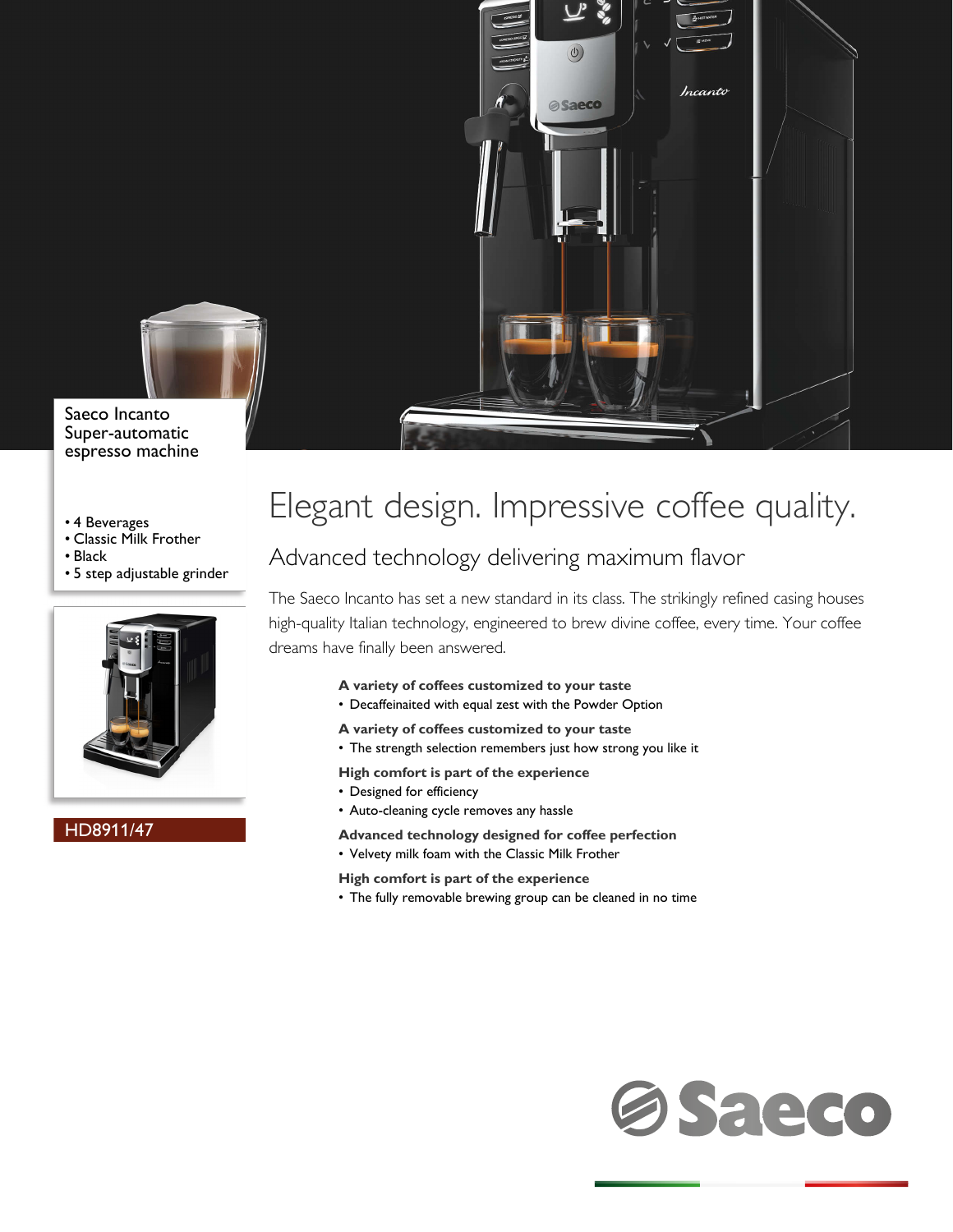### Super-automatic espresso machine 4 Beverages Classic Milk Frother, Black, 5 step adjustable grinder

# **Highlights**

### **100% Ceramic grinders**



Our grinders are made of high-tech ceramic: exceptionally hard and precise. Fresh beans are gently ground, without risk of overheating: extracting all the best flavors and aroma, delivering a superior coffee taste for at least 20,000 cups.

### **Quick Heat Boiler**



When time is of the essence, you can brew perfect espresso and cappuccino without the wait, thanks to the Quick Heat Boiler. The secret is in its light aluminum and stainless steel body, which can reach hot temperatures, fast.

### **Classic Milk Frother**



The Classic Milk Frother is for those who love to assume the role of master craftsman, and it's just easy. Within seconds you can create a rich, silky layer of foam - the crowning glory of your coffee.

### **Powder Option**



Sometimes it's nice to have the option of a fullbodied, delicious coffee, without the caffeine kick. Thanks to the Powder Option you can make decaffeinated coffee whenever you please.

### **Designed for efficiency**



Saeco Incanto ingeniously combines efficiency with attentiveness to meet the highest standards for your home – keeping water consumption and energy usage low. And with the programmable stand-by, just tell the Saeco Incanto when it won't be needed and it will switch itself off automatically. Easy.

### **Auto-cleaning**



The automatic cleaning cycle makes it easy to look after, and it increases the machine's longevity – giving you more time to enjoy your coffee instead of cleaning up.

HD8911/47